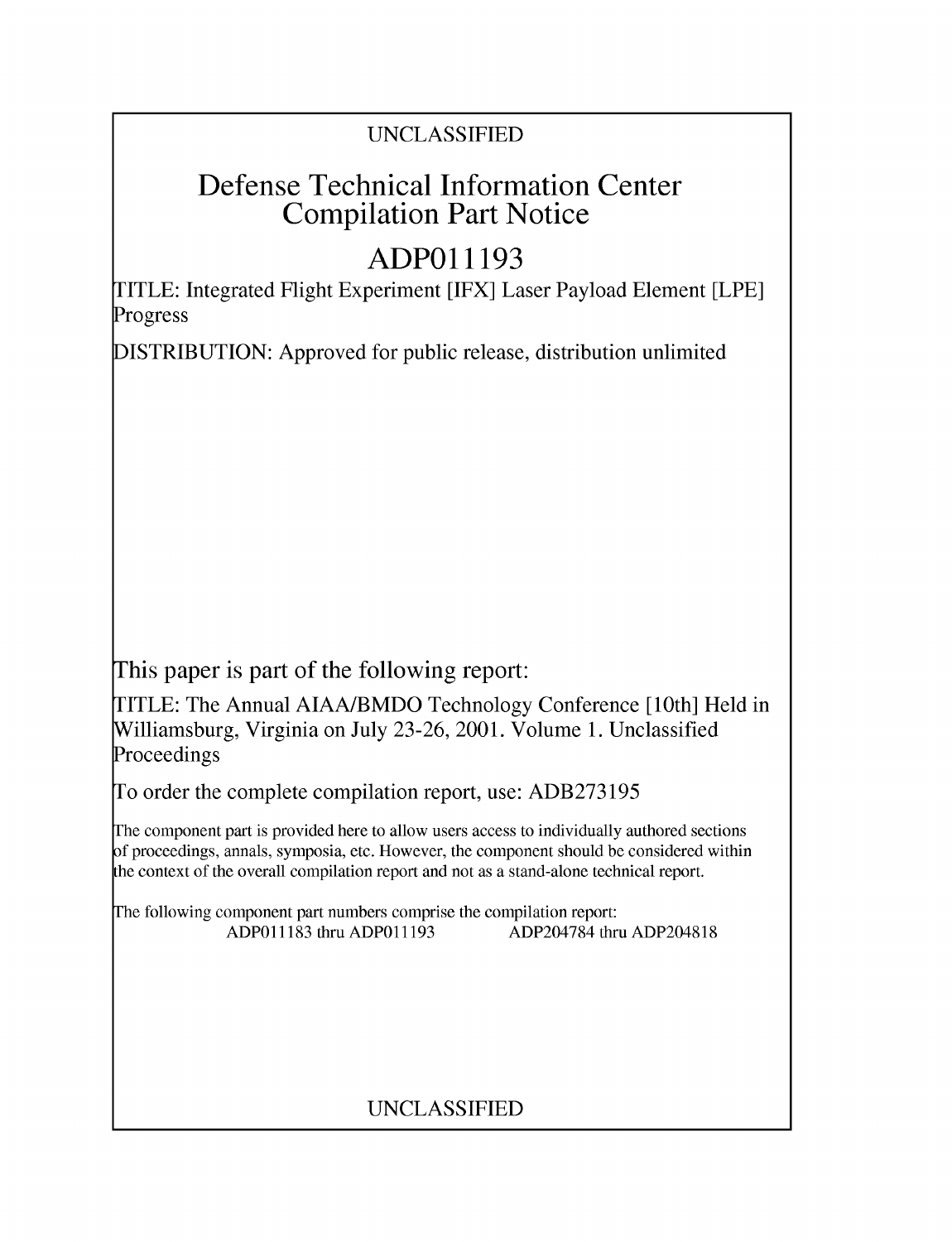### INTEGRATED FLIGHT EXPERIMENT (IFX) LASER PAYLOAD ELEMENT (LPE) PROGRESS

**by** Matthew **E.** Zuber\* **SMC/TL,** Building 404 Kirtland AFB, **NM 87117**

**J. Jackson\*\*** and Marty Wacks\*\* TRW Space and Defense **1** Park, R-10-1356 Redondo Beach, **CA 90278**

### Abstract Acronyms and Acronyms and Acronyms and Acronyms and Acronyms and Acronyms and Acronyms and Acronyms and Acronyms and Acronyms and Acronyms and Acronyms and Acronyms and Acronyms and Acronyms and Acronyms and Acron

The US Air Force is pursuing a technology demonstration program aimed at launching an experimental laser into space. The program will help Department of Defense policy-makers decide whether to pursue an operational Space Based Laser (SBL) system designed to protect the United States and its allies from ballistic missiles as part of a layered defense. Designated the Integrated Flight eXperiment (IFX), it consists of four elements: Laser Payload Element (LPE), Beam Control Element (BCE), Beam Director Element (BDE) and Spacecraft Element (SCE). BEX Beam EXpander

Three of the world's premier aerospace companies, TRW, Boeing, and Lockheed Martin, have joined to form the Space Based Laser Integrated Flight Experiment Team as an equal partnership Joint Venture (JV). The JV is partnered with the Air Force Space and Missile Center and the Ballistic Missile Defense Organization to conduct the SBL IFX Project. The SBL IFX Project is to design, develop and test an on-orbit SBL and demonstrate the feasibility of an SBL for ballistic missile defense. The IFX Project is a premilestone zero research effort with its inherent technical uncertainties and funding variability. Risk management consists of balancing IFX costs with technical and schedule risks, while focusing on achieving the project objectives.

SBL is being pursued in a technology demonstration program aimed at launching an experimental laser into space in 2012 to shoot down a ballistic missile in 2013 (see Figure 1). The technology demonstration will be conducted in full compliance with all relevant international treaties, including the Anti-Ballistic Missile Treaty of 1972. In the future, an operational SBL would be integrated within the National Missile Defense architecture and the family of theater missile defense programs.

| ABL             | Airborne Laser                                    |
|-----------------|---------------------------------------------------|
| <b>ABM</b>      | Anti-Ballistic Missile                            |
| <b>AFSCN</b>    | Air Force Space Communications Network            |
| <b>AI&amp;T</b> | Assembly, Integration, and Test                   |
| ALI             | Alpha Lamp Integration                            |
| ASE             | <b>Aperture Sharing Element</b>                   |
| ATP             | Acquisition, Tracking, and Pointing               |
| BC              | <b>Beam Control</b>                               |
| <b>BCE</b>      | <b>Beam Control Element</b>                       |
| <b>BDE</b>      | <b>Beam Director Element</b>                      |
| <b>BEX</b>      | Beam EXpander                                     |
| <b>BMD</b>      | <b>Ballistic Missile Defense</b>                  |
| <b>BMDO</b>     | <b>Ballistic Missile Defense Office</b>           |
| <b>CDR</b>      | <b>Critical Design Review</b>                     |
| CDS             | <b>Concept Definition Study</b>                   |
| <b>CWBS</b>     | Contract Work Breakdown Structure                 |
| DoD             | Department of Defense                             |
| <b>DVT</b>      | Development Validation Test                       |
| <b>EOL</b>      | End Of Life                                       |
| <b>ETR</b>      | Eastern Test Range                                |
| <b>FC</b>       | Fire Control                                      |
| GGS             | Gain Generator Subsystem                          |
| <b>GPS</b>      | Global Positioning System                         |
| <b>GS</b>       | Ground Segment                                    |
| <b>HABE</b>     | High Altitude Balloon Experiment                  |
| HEL             | High Energy Laser                                 |
| HOE             | Holographic Optical Element                       |
| HР              | <b>High Power</b>                                 |
| <b>HYLTE</b>    | HYpersonic Low Temperature (nozzle)               |
| <b>IFX</b>      | <b>Integrated Flight Experiment</b>               |
| <b>IPEP</b>     | <b>Integrated Program Execution Plan</b>          |
| <b>IPPD</b>     | <b>Integrated Product and Process Development</b> |
| <b>IPT</b>      | <b>Integrated Product Team</b>                    |
| <b>ITU</b>      | <b>Integrated Test Unit</b>                       |
| $\bf{J} \bf{V}$ | Joint Venture                                     |
|                 |                                                   |

\* Capt., US Air Force, Member of AIAA Approved for public release;<br>distribution unlimited.

<sup>\*\*</sup> Member of AIAA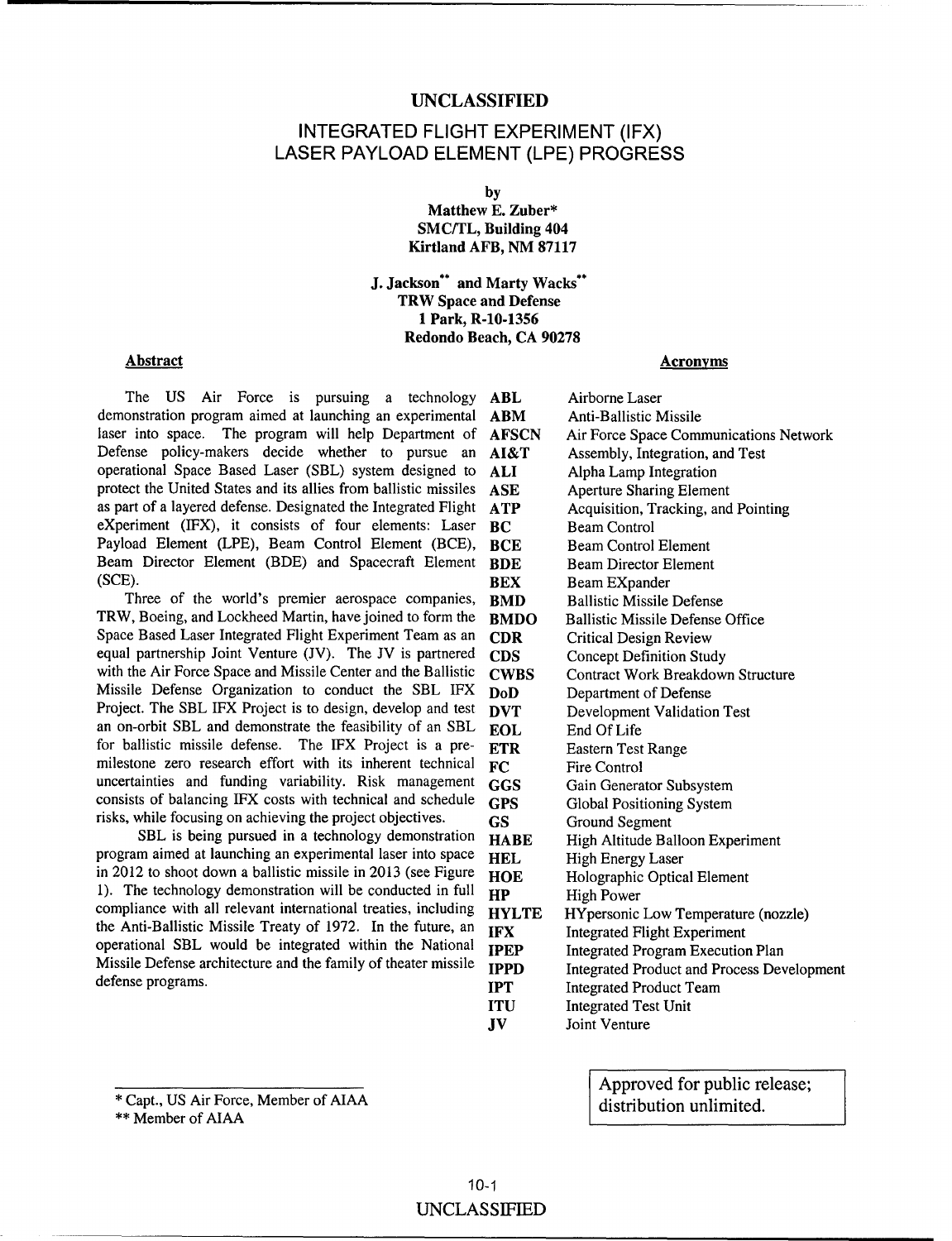

Figure 1: SBL IFX On-Orbit System Architecture

| <b>LEL</b>              | Low Energy Laser                        | $S_{\bf V}$  | Space Vehicle                                                 |  |
|-------------------------|-----------------------------------------|--------------|---------------------------------------------------------------|--|
| <b>LEO</b>              | Low Earth Orbit                         | <b>TDRSS</b> | Tracking and Date Relay Satellite                             |  |
| LL                      | Long Lead                               | <b>TPM</b>   | <b>Technical Performance Measure</b>                          |  |
| <b>LPE</b>              | Laser Payload Element                   | <b>TPO</b>   | <b>Team Program Office</b>                                    |  |
| LV                      | Launch Vehicle                          | <b>WBS</b>   | Work Breakdown Structure                                      |  |
| <b>MCC</b>              | <b>Mission Control Center</b>           | <b>WCM</b>   | Water Cooled Module                                           |  |
| <b>NGST</b>             | Next Generation Space Telescope         | <b>WF</b>    | Wave Front                                                    |  |
| <b>NOP</b>              | North Oscura Peak                       | <b>WFS</b>   | Wave Front Sensor                                             |  |
| <b>OPE</b>              | <b>Optical Payload Element</b>          |              |                                                               |  |
| <b>PDR</b>              | Preliminary Design Review               |              | <b>Introduction</b>                                           |  |
| PM                      | Project Manager                         |              |                                                               |  |
| POM                     | Program Objective Memorandum            |              | The Space-Based Laser (SBL) is a next-generation              |  |
| <b>RD</b>               | Readiness Demonstrator                  |              | directed energy missile defense system being explored today   |  |
| RF                      | Radio Frequency                         |              | to provide global, boost-phase intercept of ballistic missile |  |
| RM                      | Risk Management                         | tomorrow.    |                                                               |  |
| <b>RMP</b>              | Risk Management Plan                    |              | In his February 2000 testimony on the Worldwid                |  |
| $\mathbf{R} \mathbf{R}$ | <b>Requirements Review</b>              |              | Threat, CIA Director George Tenet said that the proliferation |  |
| <b>SBL</b>              | Space Based Laser                       |              | of weapons of mass destruction had "become even more          |  |
| <b>SBLRD</b>            | Space Based Laser Readiness             |              | stark and worrisome" than just a year before. "Transfers of   |  |
| <b>SCE</b>              | Spacecraft Element                      |              | enabling technologies to countries of proliferation concern   |  |
| <b>SEIT</b>             | System Engineering Integration and Test |              | have not abated," he said. "Many states in the next ten year. |  |
| <b>SGLS</b>             | Space Ground Link System                |              | will find it easier to obtain weapons of mass destruction and |  |
| <b>SMC</b>              | Space and Missile Systems Center        |              | the means to deliver them." <sup>1</sup>                      |  |
| SOO                     | Statement of Objectives                 |              | Tenet added that "the missile threat to the United State      |  |
| <b>SRR</b>              | <b>System Requirements Review</b>       |              | from states other than Russia and China is steadily emerging  |  |
| SS <sup>-</sup>         | Space Segment                           |              | The threat to US interests and forces overseas is here and    |  |
| <b>STF</b>              | <b>SBL Test Facility</b>                |              | now." Tenet pointed out that, over the next 15 years, U.S.    |  |

| 'SV          | Space Vehicle                        |
|--------------|--------------------------------------|
| <b>TDRSS</b> | Tracking and Date Relay Satellite    |
| <b>TPM</b>   | <b>Technical Performance Measure</b> |
| <b>TPO</b>   | Team Program Office                  |
| <b>WBS</b>   | Work Breakdown Structure             |
| <b>WCM</b>   | Water Cooled Module                  |
| WF           | Wave Front                           |
| <b>WFS</b>   | Wave Front Sensor                    |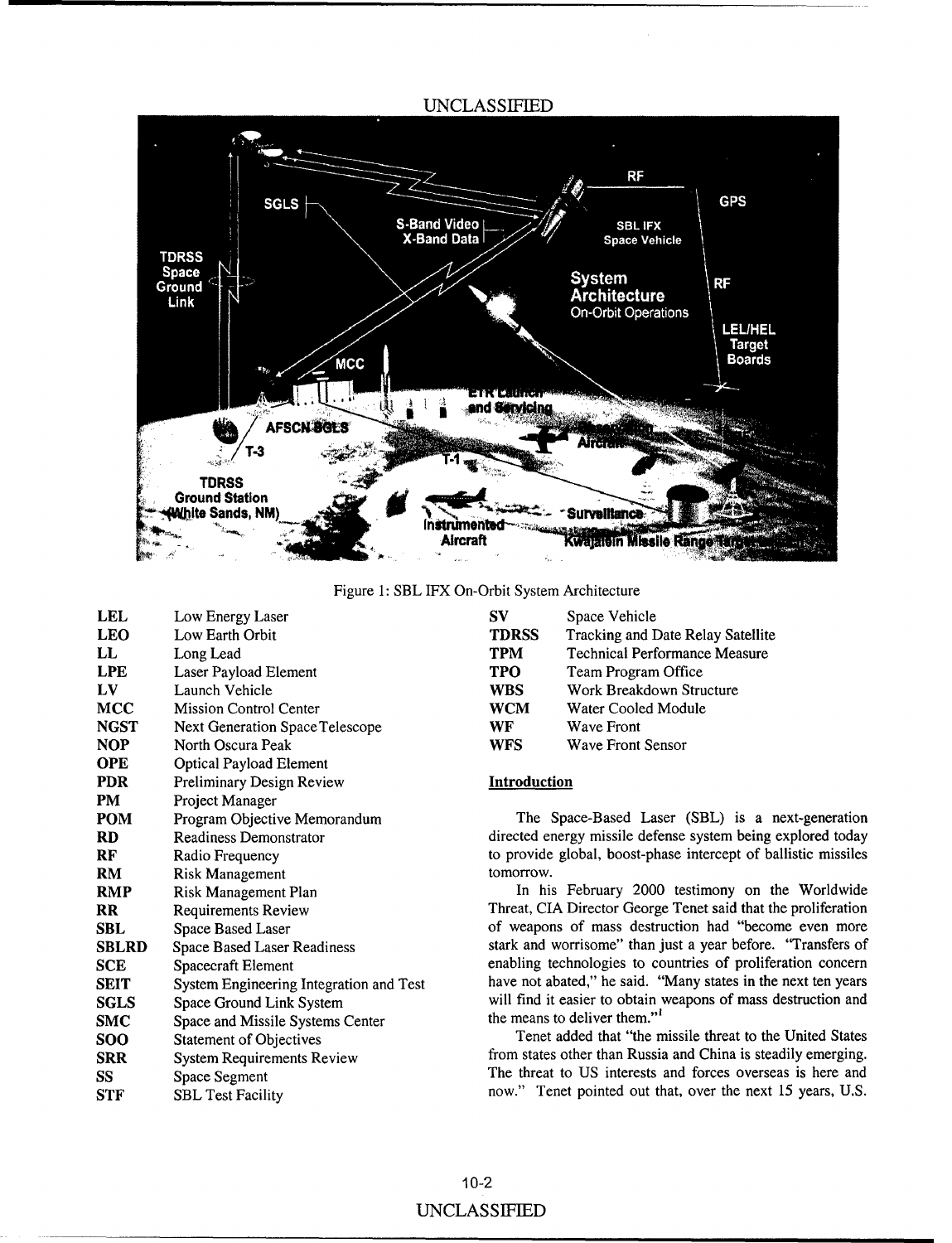expressed concern about the security of nuclear weapons and conduct the SBL IFX Project. Within the dictates of TSA,<br>the JV TPO has the responsibility for executing research, risk

Intelligence Estimate, the intelligence community reiterated program execution risk with legacy to an operational system. that "the proliferation of medium-range ballistic missiles The Team has developed a programmatic baseline that is a (MRBMs) - driven primarily by North Korean No Dong balanced response to the Project Statement of Objectives sales – has created an immediate, serious, and growing threat (SOO), the Program Objectives Memorandum (POM), and to US forces, interests and allies, and has significantly altered reports of the DoD-sponsored Independent Review Team the strategic balances in the Middle East and Asia. $<sup>3</sup>$  and other SBL community stakeholders.</sup>

In South Asia, Pakistan and India are locked in a nuclear rivalry, and the intelligence community has assessed that Laser Payload Element both countries' short-range and medium-range ballistic missiles may have nuclear roles.<sup>4</sup> This section presents the LPE subsystem as a point of

increasing proliferation of missile technology, with Russia, critical path for SBL IFX demonstration. Design overview China, and North Korea as the principal suppliers. And, and risk reduction plans to mitigate and manage the Tenet warns, the recipients of missile-related technology, development risk is presented here. Risk reduction is the such as Syria and Iraq, "may emerge in the next few years as primary goal for the LPE for the next few fiscal funding suppliers."<sup>5</sup> increments.

High-energy laser (HEL) systems have the potential to form a robust tier of a U.S. ballistic missile defense Subsystems (BMD) system. An orbiting constellation of HEL projectors (the objective SBL system for this research effort) provides The SBL IFX LPE design concept is shown in Figure 2.<br>the access to missile launch corridors that opens up the It incorporates all major LPE subsystems and is con the access to missile launch corridors that opens up the possibility for boost phase intercept of a hostile ballistic with driving requirements. The concept leverages missile threat. The strategic advantages of a Space Based knowledge obtained from previous SBL efforts (Alpha, Laser platform, against intercontinental or theater ballistic Zenith Star, SBL Concept Definition Study (CDS), missile threats, are sufficiently compelling that there is Hydrogen Fluoride/ Deuterium Fluoride (HF/DF) Program, community consensus for development and demonstration of etc.) as well as over 25 years of chemical laser research and the key enabling technology. The SBL IFX Project will take development/lessons learned at TRW. a major step to prove the feasibility of the SBL for BMD, Driving requirements include: wavelength (HF and validate the scalability of key technologies by collecting fundamental), power (megawatt class), magazine size of 110 the engineering data to show that a SBL system can be seconds, mass (22,900 pounds) and envelope (171.4 inches affordably fielded and maintained. diameter x 270 inches length).

The IFX Project will develop and place a low earth orbit (LEO) HEL satellite (Figure 2) with the following LPE subsystems include: features:

- 
- demonstration is essential, and laser gain medium.
- 

cities will face ICBM threats from a wider variety of nations, The Government has granted the Joint Venture Team<br>including North Korea, Iran, and possibly Iraq. He also Program Office (JV TPO) Total System Authority (TSA) Program Office (JV TPO) Total System Authority (TSA) to the JV TPO has the responsibility for executing research, risk In its unclassified version of its 1999 National reduction, and demonstration activities while balancing

Foreign assistance has played a key role in the reference for the reader. The LPE development is on the

• Enough brightness, run time and pointing accuracy **Cain Generator Subsystem (GGS).** A HYpersonic Low TEmperature (HYLTE) nozzle based, 0.75 meter to have substantial margin to achieve the destruction diameter cylindrical gain generator that leverages successful of a boosting ballistic missile,<br>Alpha and HF/DF contracts. The gain generator consists of • Technologies, traceable to a class of future 92 rings, when stacked together form a central combustion operational SBL systems, where a space chamber that is used to generate the fluorine required for the

Optical Resonator Subsystem (ORS). A High Sufficient instrumentation and on-orbit life to EXtraction efficiency, Decentered Annular Ring Resonator collect data to characterize an integrated SBL on-<br>(HEXDARR) employing uncooled mirrors based on singleorbit and to understand space-based effects. crystal silicon substrates, very-low absorption and phasecontrol coatings, with the annular optics mounted on silicon carbide integrating structures. The optical system alignment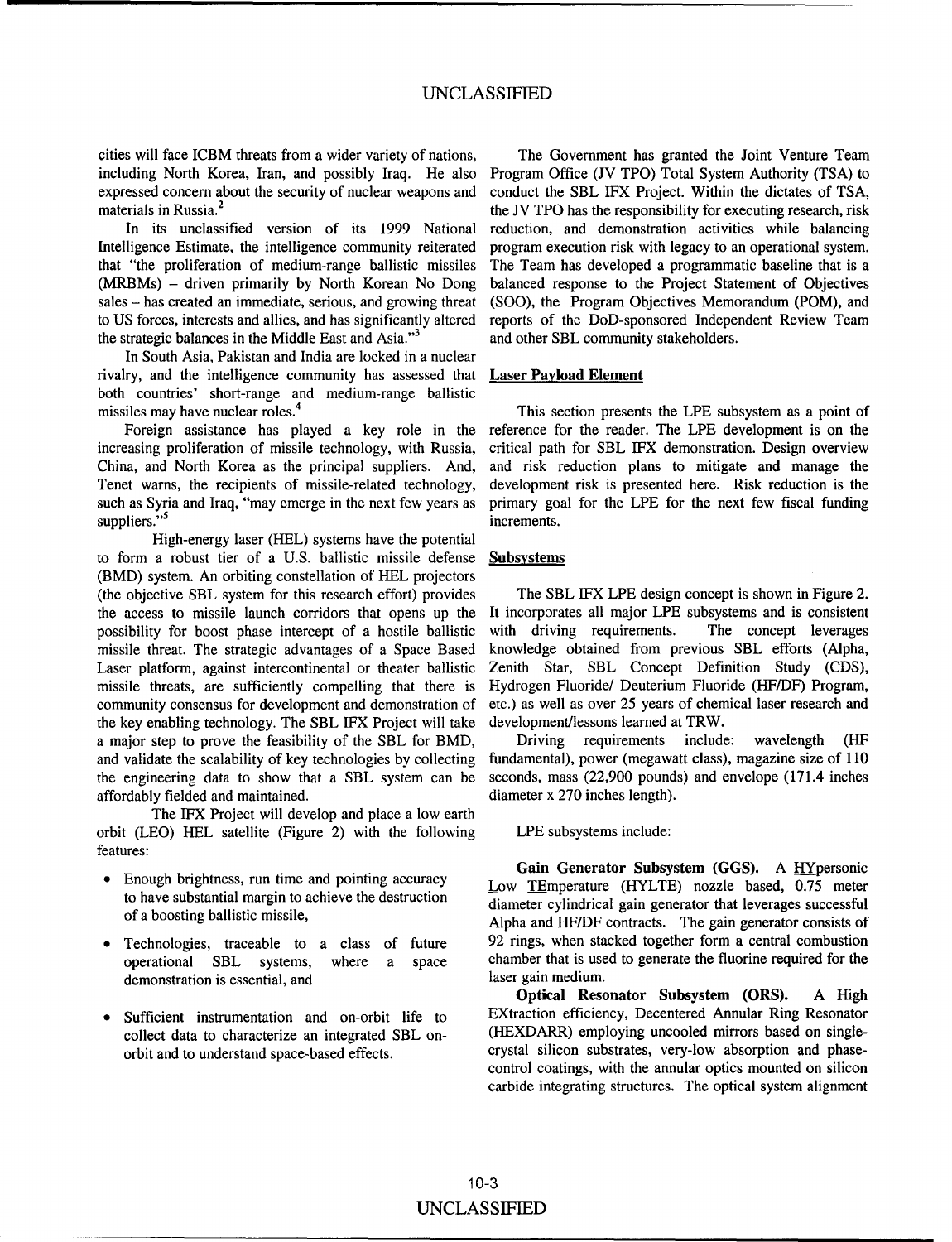is maintained with an automatic alignment system. The likelihood of program success. The LPE is currently in a design has leveraged successes on Zenith Star Resonator risk reduction mode to increase the probability of success Optical Materials Assessment (ROMA) and Alpha Uncooled required for the IFX lethal demonstration. Resonator (UCR) special study contracts. The LPE risk reduction plan was developed through an

ambient temperature gas blow-down system featuring concept that met the requirements, assessing the risks

cylinder that serves as both the launch load bearing and The individual LPE risks identified were grouped into metering structure. All LPE subsystems are mounted to this three main categories: Gain Generator performance, Optical

Low Energy Laser Subsystem (LELS). A low power, The LPE program plan incorporates the risk mitigation in-band solid-state laser required to align the optical (or reduction) activities in addition to all other activities resonator, support space vehicle alignment and system low required to design, build and test the IFX LPE. The program

coolers, radiators and insulation required to maintain the completions are tied to appropriate project milestones. optics and structures at correct temperature and reject GGS, Critical path hardware and risk reduction activities were LELS and optical power management equipment (clippers identified using the MS Project<sup>TM</sup> network. Critical path

Processors and harnesses required to monitor and operate the rings. LPE, receive and execute commands and transmit data to the  $\sigma_{\text{Our IFX}}$  funding increment 1 activity plans were derived

The risk management plan is part of the overall of a particular activity in that area.<br>
Intitive management of the IFX Project. Risk proactive management of the IFX Project.<sup>6</sup> management is the process utilized to assess risks, develop mitigation approaches, and for the development of information (Technical Performance Parameters) for tracking risks and assessing alternatives to keep risks balanced. Therefore, effective risk management increases the

Reactant Storage and Feed Subsystem (RSFS). An iterative process of assessing requirements, generating a composite over-wound high pressure tanks. associated with the concept, generating a mitigation plan to Integrating Structure Subsystem (ISS). A composite address the risks and incorporating it into the program plan.

cylinder, less the LELS. Resonator fabrication and Integrated Laser performance.

power experiments. plan was developed and is recorded in the form of a resource Thermal Management Subsystem (TMS). Heaters,  $\frac{1}{10}$  and MS Project<sup>TM</sup> network. Risk mitigation activity and dumps) waste heat. hardware development items over and above risk reduction Instrumentation and Control Subsystem (ICS). activities include the resonator optics and gain generator

SCE for recording and transmission to the ground. from our network/plan and are described in the following three key areas: Gain Generator, Optical Resonator and Risk Reduction Plan Integrated Laser Performance. For each area, a summary of all activities is provided as well as a more detailed discussion



Figure 2: Laser Payload Element Subsystems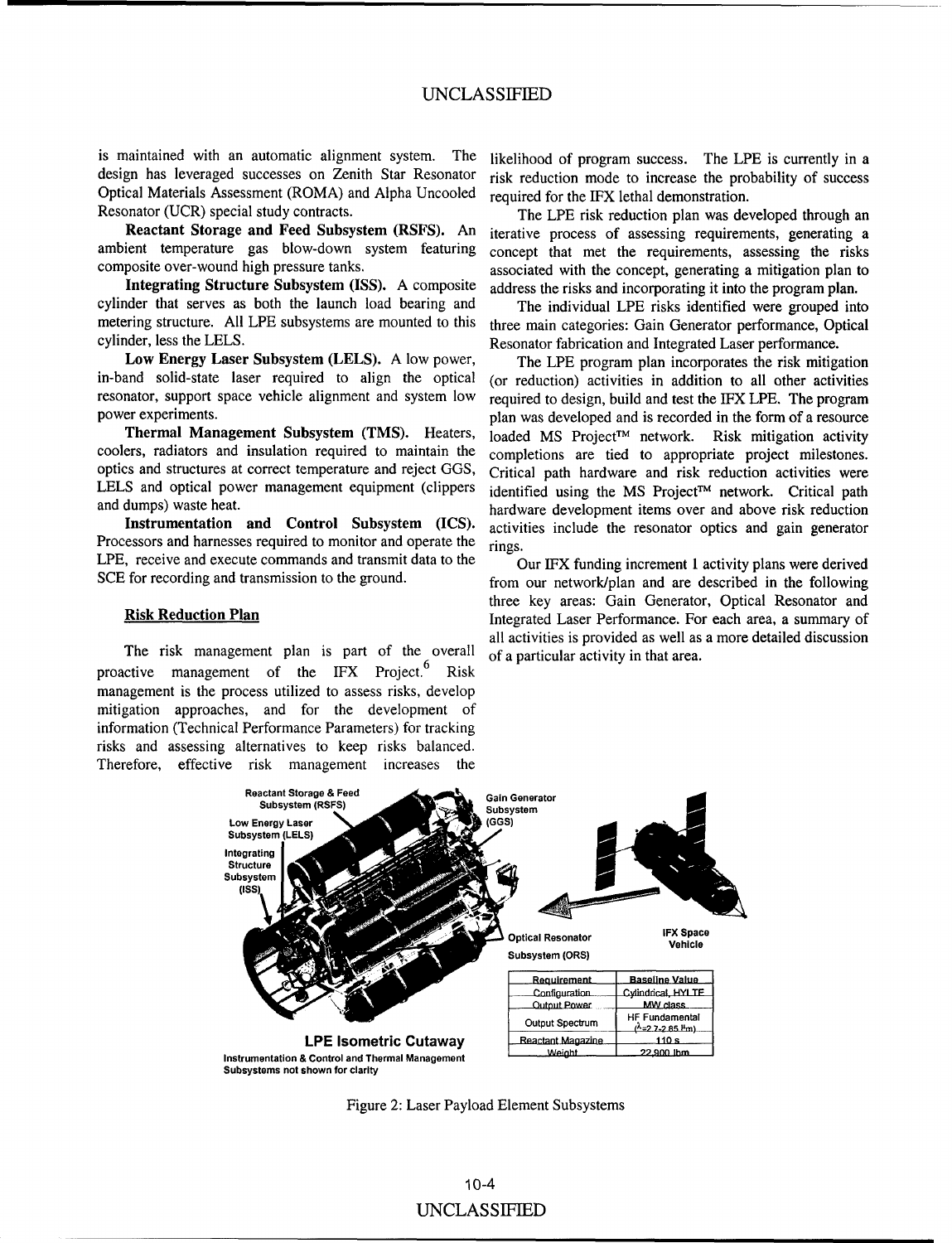

**Gain Generator rings**).

HYLTE nozzle, originally developed under the HF/DF and geometry. Second, the plates are polished flat with a high predecessor programs, has been shown to provide as much predecessor programs, has been shown to provide as much surface finish. Third, a layer of bonding material is vacuum<br>as 30% mass efficiency improvement over the current deposited onto each mating surface of the plates. Fou as 30% mass efficiency improvement over the current deposited onto each mating surface of the plates. Fourth, the<br>Hypersonic Wedge Nozzle (HWN) technology employed on individual plates are stacked together and placed into Hypersonic Wedge Nozzle (HWN) technology employed on individual plates are stacked together and placed into a Alpha. This translates to a tremendous IFX LPE mass stainless steel fixture which is placed into a vacuum oven f savings. The desire to reduce gain generator the diffusion bond cycle. thermal/structural and laser performance risk combined with Friction generated during diffusion bond cycle distorts the ring fabrication schedule driving the LPE critical path the ring to slightly non-circular shape at a reduced diameter. motivated this increment's GGS effort. The cylindrical gain This is corrected for by applying a stretching process that generator risk reduction and long lead hardware development increases ring diameter and circularizes in one step. The activities focus on three areas: full scale ring fabrication, final step is to Electrical Discharge Machine (EDM) all fluid diffusion bond design verification test, and short stack infini step is to  $v_{\text{c}}$  interval  $v_{\text{c}}$  of this writing all processes  $v_{\text{c}}$  injector holes.

laser firing thermal cycles to ensure the diffusion bonding process is capable of meeting the current 200 cycle life requirement.

Short Stack Design Verification Test goals: Design (to a CDR level during this year), fabricate, integrate and test a "short stack" of full-scale nozzle rings (10 rings total) (see Figure 3). This device will be an IFX GGS engineering model unit that is scaleable to the full length device. This activity will verify the thermal/structural performance of the ring nozzles and provide key inputs to Integrated Laser Performance modeling of a radially expanding flow field, including spatial and temporal measurements of laser power extraction, power spectral content and small signal gain.

The groundwork for the diffusion bonding approach was performed on the HF/DF program which produced the first diffusion bonded HYLTE nozzle ring. Nozzles are actually formed when two or more rings are stacked one on Figure 3: Pictorial of Short Stack to start testing forming a norther, with the gap between the mating sides  $\frac{1}{2}$  $\frac{1}{10}$  in 2003 at TRW/CTS.<br>in 2003 at TRW/CTS. The IFX gain generator will require a ~3.5 meter tall stack of 0.75 meter diameter rings (a total of 92

The steps required to fabricate a diffusion bonded<br>The Gain Generator Subsystem (GGS) employs the HylTe steps required to fabricate a diffusion bonded The Gain Generator Subsystem (GGS) employs the HYLTE ring are well understood. First, six individual plates HYpersonic Low TEmperature (HYLTE) nozzle to produce are machined from flat aluminum stock. External machining the flow field necessary for efficient HF\* production. The of individual ring plates incorporates all internal ring

Full scale ring fabrication goals: fabricate the first, full-<br>Full scale ring fabrication goals: fabricate the first, full-<br>demonstrated. Lessons learned during the fabrication of this Full scale ring fabrication goals: fabricate the first, full-<br>scale. Lessons learned during the fabrication of this<br>scale, 0.75 meter diameter HYLTE nozzle ring; validating all<br>ring are already being fed back into the desi the process required to do so. Diffusion Bond Design that will allow us to reduce manufacturing tolerances, design Verification Test goals: Subject diffusion bonded ring better manufacturing support tooling and reduce overall cost simulators (short, linear nozzle segment) to 800 equivalent and schedule for producing the gain generator rings.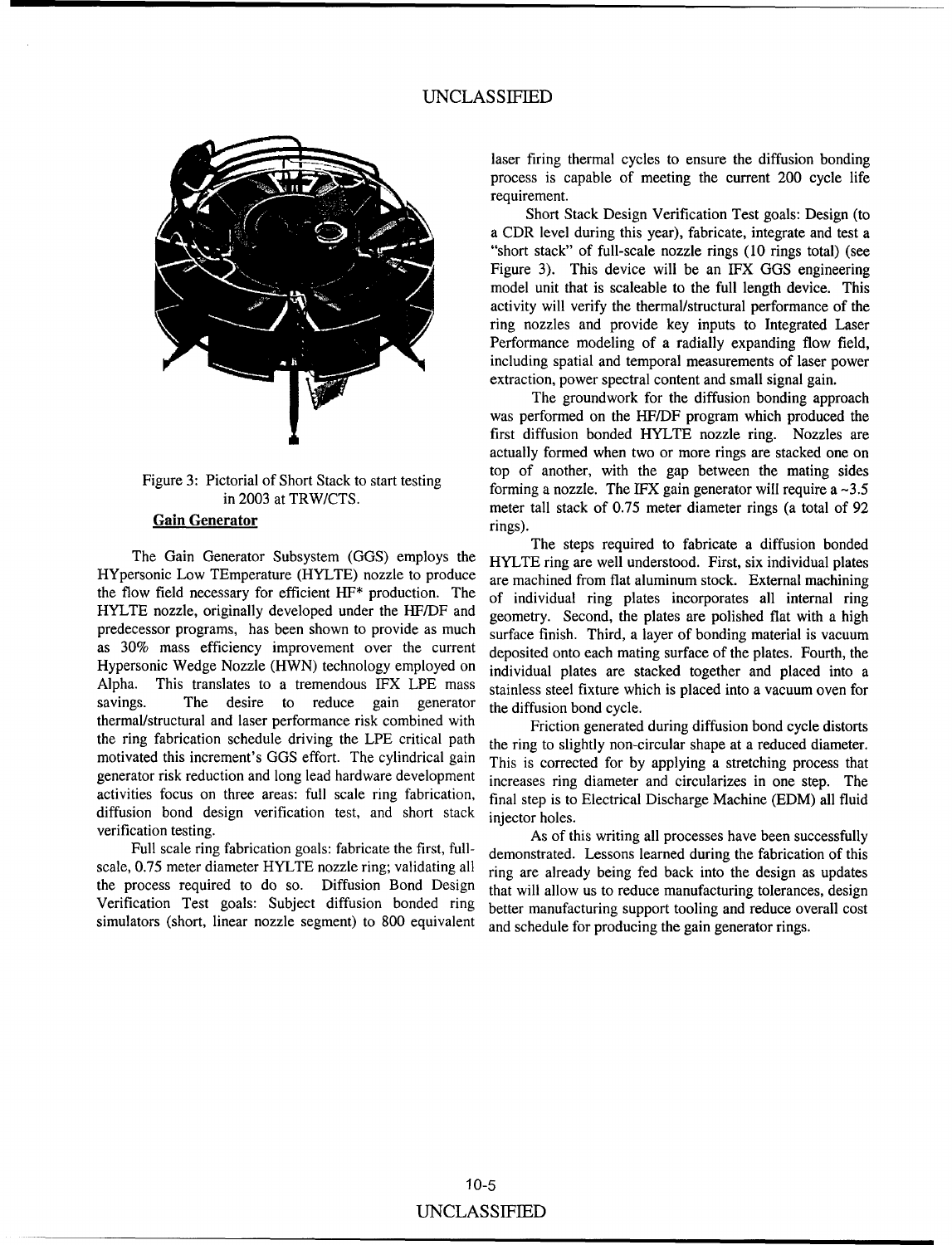

Figure 4: Optical Resonator Risk Reduction activities.

Compactor station where the cylindrical sleeve of light is and provides additional sample material. compacted from an annulus into a solid beam for outcoupling The integration structures to hold these large optics figure 5. Both optical modules contain large annular optics CTE. Xinetics Corporation is responsible for fabricating the optical blank. integrating structure. The BCIS has been cast, pre-fired,

The four-segment annular resonator optic fabrication fired. is utilizing 300 mm diameter single-crystal (SCSi) silicon The LPE is reducing the risk in the figuring process

**Optical Resonator** inches in diameter and approximately 29 inches long. MEMC has successfully grown all four of the boules The resonator for the LPE consists of 2 optical required to date. The new zero-defect silicon allowed modules; 1) the Rear Cone station where the recirculating McCarter Technology to diamond saw the silicon segments cylindrical sleeve of light is sent back into the flowing gain to near net shape, rather than grind them. The new sawing medium (similar to a cylindrical roof prism) and 2) the Beam method requires minimal grinding cleanup for each segment

and recirculation for continuous gain extraction, and must be lightweight and stiff to be compatible with space subsequent uncompacting back into an annulus. The Beam flight requirements. These structures will be made out of Compactor consists of the inner and outer cones as shown in machined Silicon Carbide to closely match the silicon optics made up of single crystal silicon. Since raw silicon rear cone Silicon Carbide integrating structure. They are fabrication process does not exist to make large enough utilizing lessons learned from the Alpha-sized beam boules to make the annular size required for IFX, several compactor integrating structure (BCIS) lower section being boules must be brazed together to form a larger annular utilized as the pathfinder for the SBL IFX rear cone The rear cone demonstrator design and fabrication machined and siliconized. The SBL IFX rear cone effort is broken down into two areas: annular optic integrating structure mold has been fabricated, the silicon fabrication and rear cone integrating structure fabrication. carbide poured into the mold, frozen, and has been dried and

wafer technology from MEMC. The SCSi boules are 12 for the annular optics by further exploration of optic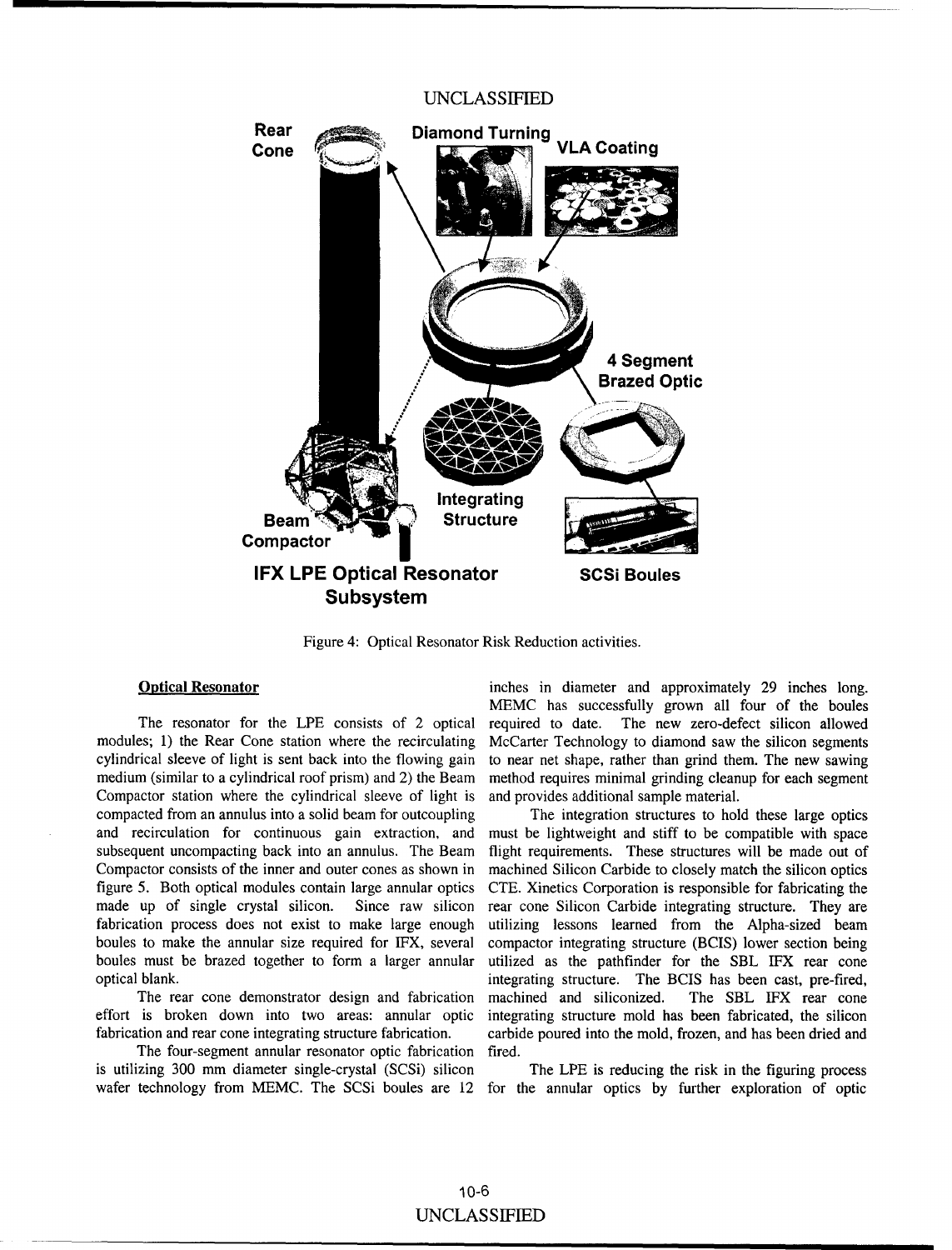





Figure 6: Integrated Performance testing risk reduction activities.

diamond turning parametric engineering space. This work is

part of the LPE effort. Laser Power Corporation (LPC) has with a smaller diameter gain generator and optical resonator. completed witness sample check out of a 100 inch coating The resonator is a cylindrical configuration similar to the chamber. The chamber has produced witness samples with concept used in Alpha but scaled in diameter to match the total losses less than 100 parts per million (ppm). The gain generator diameter. Small signal gain measurements coating chamber has being configured to coat a silicon from a linear gain generator are used to anchor the diamond-turned and post-polished Alpha-class waxicon characteristics of the gain region via a Direct Simulation conical test article (WCTA). The conical test article will be Monte Carlo (DSMC) fluid dynamics model. The gains coated with the Alpha OCLI coating mask to allow early obtained from this model are used in the TRW Cylindrical checkout of the very low absorbing coating process in the Resonator Optical Quality (CROQ) and the SAIC Laser

being done in cooperation with effort by Schafer The laser model development effort is upgrading Corporation. Alpha models to the Space-Based Laser configuration. This configuration differs from the Alpha design in that the gain Optical coating risk reduction is also being funded as generator is based on the advanced, HYLTE nozzle design new chamber. Performance Simulation (LPS) wave optics models to predict power, intensity and spectral properties of the laser output. Integrated Laser Performance These predictions are anchored and validated with high and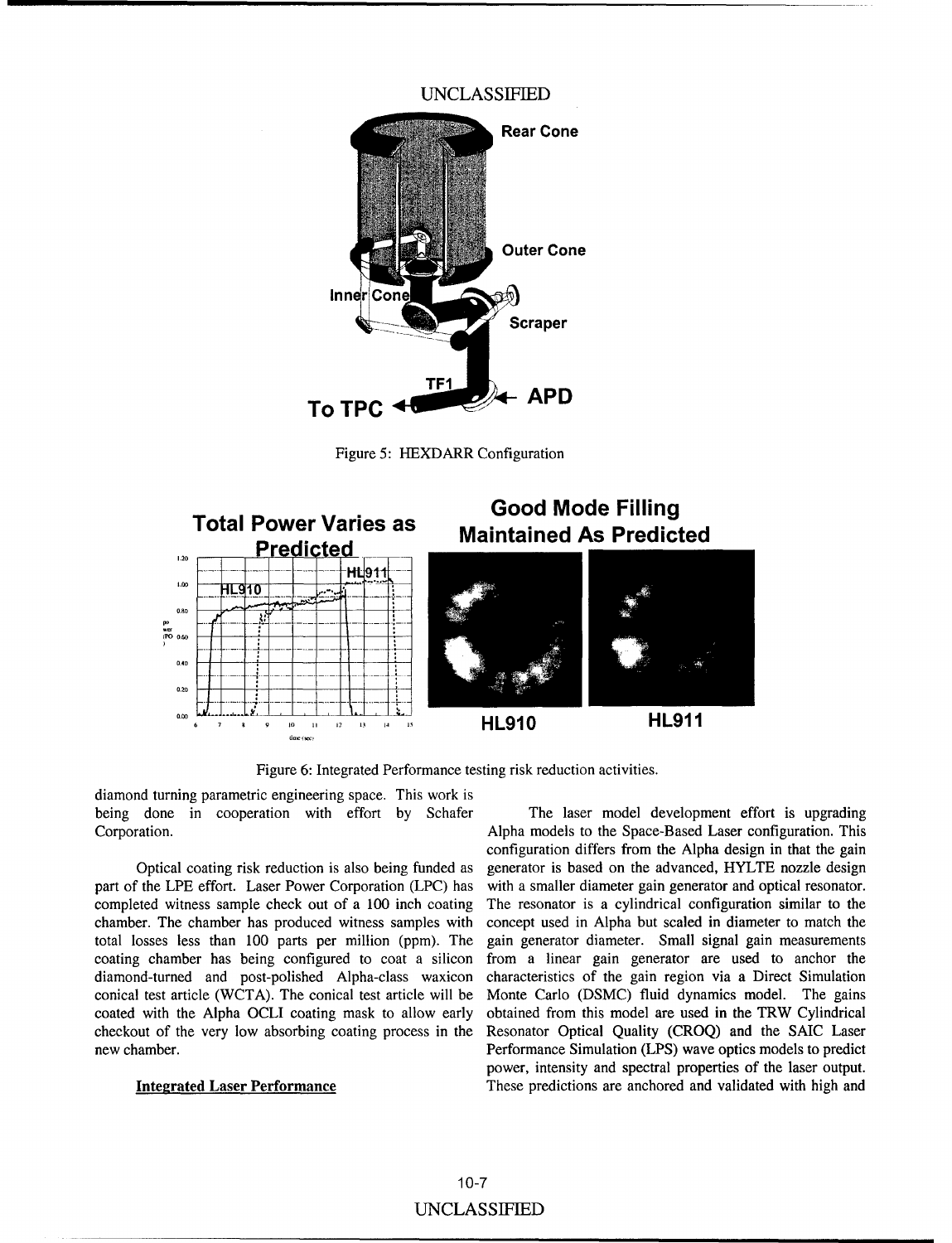low power test data from Alpha. IFX LPE performance will data indicates the algorithm has a linear behavior, and that be predicted using these validated models once changed to the algorithm will work as predicted when demonstrated later reflect the IFX configuration. this year.

High power testing on Alpha will verify that the technique is capable of providing adequate alignment of this Conclusions type of resonator. High power testing on Alpha will be used to: 1. demonstrate the predictive capabilities of our models The IFX consist of four elements: Laser Payload under different run conditions; and 2. Use test results to Element (LPE), Beam Control Element (BCE), Beam obtain parameters for anchoring the models. As shown in Director Element (BDE) and Spacecraft Element (SCE). figure 6, measured results agree well with model predictions. This paper highlighted the seven LPE subsystems and their

space-based laser device technologies, has proven to be a continuing to reduce the risk associated with the critical path valuable test bed to validate the ability of our models to of IFX. predict laser performance using both low and high power Activity in other Directed Energy (DE) HEL programs data. **also help to reduce the risk of the IFX demonstration.** In

had previously been run with conservative beam compactor successfully shot down a Katyusha rocket at the White Sands annular clipper settings that limit the annular mode to protect Missile Range in New Mexico. On several occasions in downstream components. This caused less power to be August and September, THEL managed another feat by outcoupled and more to be clipped and intercepted by engaging and destroying two-missile salvos of Katyusha internal power management beam dumps. A critical factor in rockets. To date, THEL has negated a total of 21 Katyusha estimating the IFX laser design margin is the outcoupled rockets. Although the U.S. Army and the Israeli Army are power fraction. The conservative clipper settings were designing THEL for tactical use, its success demonstrates yielding an outcoupled power fraction of -60% of the total how far directed energy research and development have laser power. Our laser models predicted that by moving the progressed in recent years. In addition, THEL has been clippers we could safely increase the outcoupled power useful in defining integrated DE weapon system design and fraction to almost 75%. Successful HL910 testing, operational requirements as well as reducing risk in fieldemploying less conservative clipper setting, indeed showed tested very low absorption coatings. The success of the an outcoupled power fraction of  $-75\%$  – validating the THEL program has instilled confidence upon the war fighter models. This extra outcoupled energy results in an LPE to the reliability and accuracy of directed energy weapon mass savings of  $\sim$  3,000 pounds! systems. Currently, the Airborne Laser is scheduled to

also provides LPE risk reduction opportunities. A good ABL development in parallel with the SBL will help in example of Alpha low power test data allowing us to maintaining industrial base resources, which are common to significantly reduce program risk is the autonomous both programs. The SBL's flight experiment will attempt its alignment task. An algorithm, suitable for autonomous first intercept ten years later in 2013. If both systems were to implementation on-orbit, was invented. Low power (injected become operational in the future, they would provide the beam, non-lasing) tests on Alpha allow us to verify that our United States a robust first line of defense during for boost alignment technique will lead to an approach that can work phase missile defense. This directed energy progression will autonomously on-orbit. The alignment approach relies on grow from protecting the skies over a battlefield such as the sensing characteristic signatures of the near field phase of the Airborne Laser mission, to that of the Space Based Laser; the beam that is due to the rear cone lateral displacement and ultimate high ground - Space. compact leg tilts. These are the major misalignment mechanisms of the cylindrical resonator. By monitoring the Acknowledgments tilt/shear of the resonator output when a low power laser is inserted into the cavity, it is possible to simultaneously Such an undertaking is not the work of one person. Special determine these quantities and subsequently align the optical appreciation is directed towards the Joint Venture and the system by minimizing these parameters. Program Management Office at Los Angeles Air Force Base,

Preparations are underway (sensor calibrations, etc.) CA. to apply this algorithm on Alpha and directly compare its alignment to that obtained with the current alignment method to validate that the algorithm works as modeled. Preliminary

The Alpha laser, a ground-based demonstration of key current risk reduction activities status. The LPE is

A key example of this is Alpha test HL910. Alpha June 2000, the Tactical High Energy Laser, or THEL, In addition to high power testing, low power testing attempt a lethal intercept of a theater missile in 2003. The